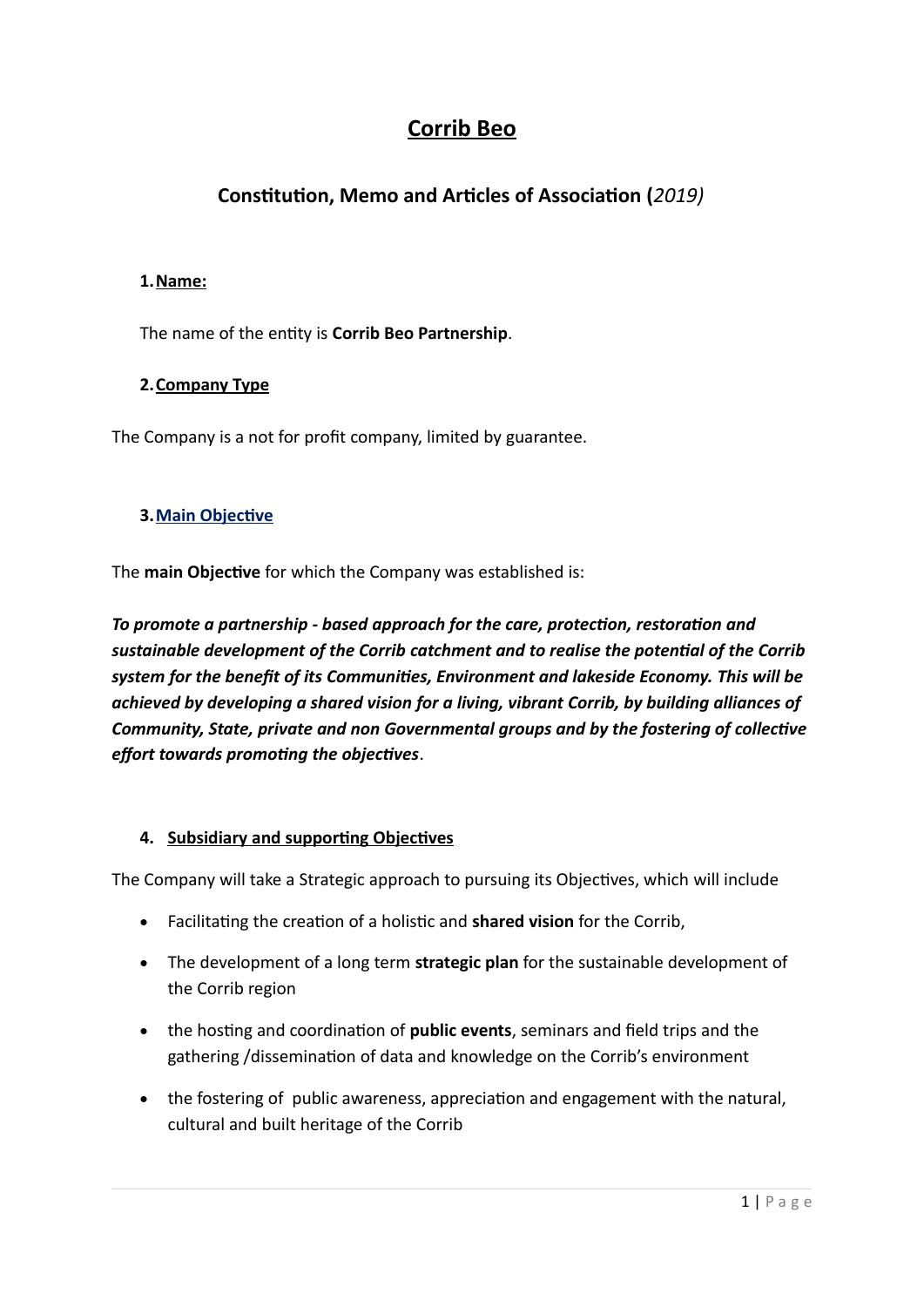- the **publication** of booklets, reports, visual material or social media to foster public awareness of the Company and of the natural and cultural heritage of the Corrib.
- **5. Powers**

The company shall, in addition to the powers conferred on it by law, have the following **powers**, which are ancillary to the main Objective. Any income generated by the exercise of these powers is to be applied to the promotion of the main Objective.

- **5.1** To solicit and procure by any lawful means, to accept any **donation, gift, contribution or funding** and to apply for such purpose the capital as well as the income of any legacy, donation or fund.
- **5.2** To undertake, accept and administer any **charitable trusts.**
- **5.3** To make application, on behalf of the Company to any authority, whether Governmental, local, philanthropic or otherwise, for financial funding of any kind.
- **5.4** To open a **Company account** in a bank or Credit Union.
- **5.5** To **host and coordinate** with other groups any public events, seminars or field trips to foster public awareness, appreciaton and engagement with the natural and cultural heritage of the Corrib.
- **5.6** To **employ such staff** and on such terms as are necessary or desirable for the promotion of the Main Objective.
- **5.7** To **insure** the property of the company against any foreseeable risk in its full value and to take out insurance policies to protect the Company when required.
- **5.8** To insure any or all of the Directors, Secretary, Treasurer or other officer against personal liability incurred in respect of any act or omission, provided that he or she acted in good faith and in the performance of his or her duties.
- **5.9** To arrange for the **registration** of the Company and to pay all expenses of the incorporation of the company.
- **5.10** To work towards the creation of a **Corrib Trust**, or such entity as will be conducive to the furtherance of the main Objectives.
- **5.11** To establish and **maintain links** with local, national or international organisations having similar objectives.
- **5.12** To enter into any **arrangements** with Governments or authorities, national, local or otherwise that may seem conducive to the main Objective.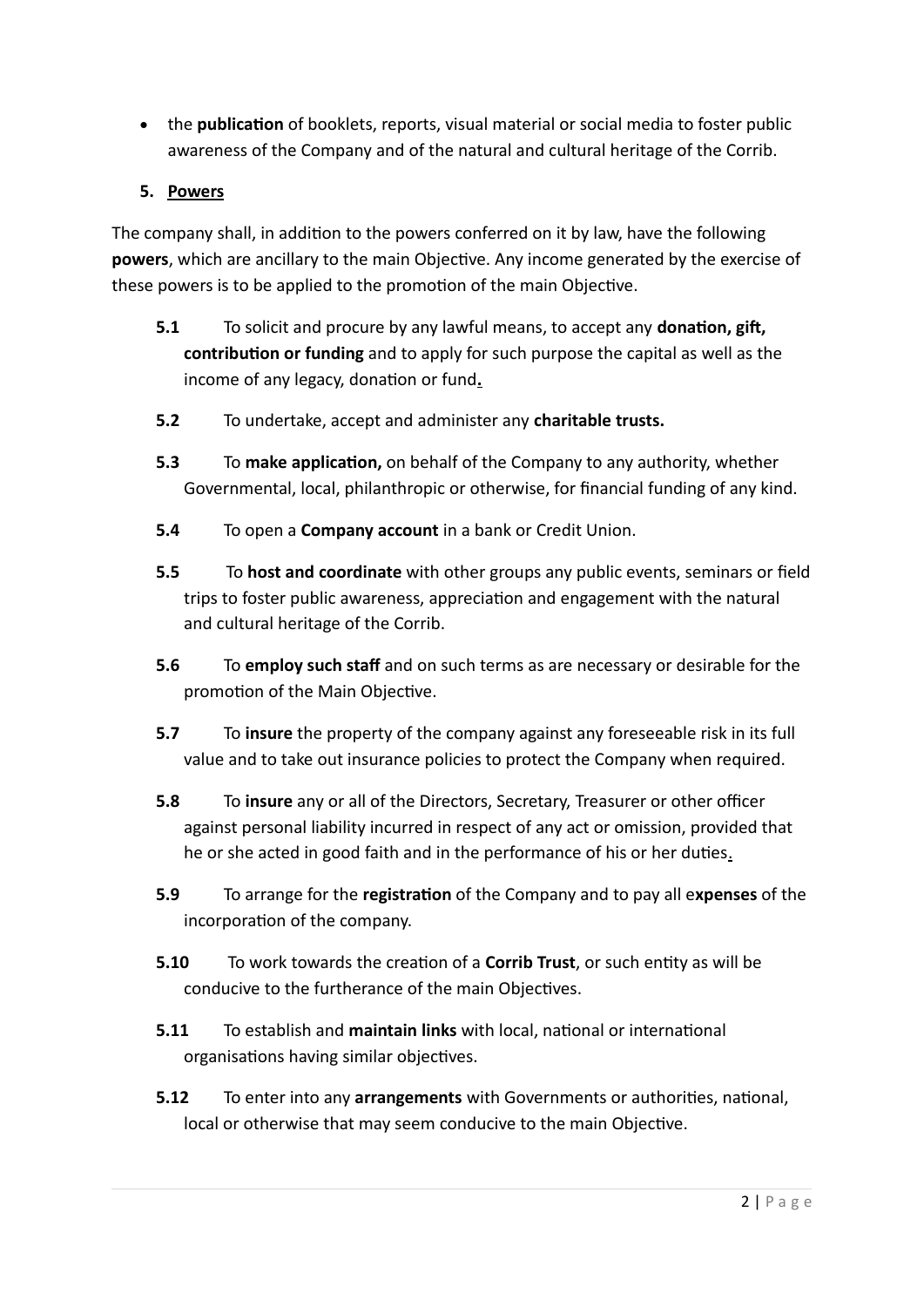**5.13** To do such other lawful things as the Company may think conducive to the main Objective.

#### **6.** Income and Property

The income and property of the Company shall be applied solely towards the promotion of the main Objective, as set out in this Constitution. No portion of the income shall be paid by way of dividend, bonus or otherwise to members of the Company.

#### **7.** Limited Liability

The liability of the members is limited.

### *Artcles of Associaton*

#### **8. General Meetings**

- **8.1** The Company shall hold a **general meeting** (AGM) in every calendar year.
- **8.2** No business shall be transacted at a general meeting unless a quorum of Members is present at the time when the meeting starts; Five members present in person shall be a **quorum** or 10% of the membership at the time, whichever is the greater.
- **8.3** Directors may, whenever they think fit, convene an **extraordinary general meeting**  $(EGM).$
- 8.4 The **Chairperson** or **Co Chair** of the Directors shall preside as chairperson at every general meeting of the Company.
- **8.5** When a matter is being decided, every member present shall have one vote.

#### **9. Directors and Directors' Meetings**

- **9.1** The number of the Directors shall be not less than four (4) and until determined by the Company in general meeting, not more than **twelve** (12).
- **9.2** The business of the Company shall be managed by the **Directors**, who may pay all expenses incurred in promoting the Company.
- **9.3** The Directors may meet for the conduct of business, adjourn and regulate their **meetings** as they see fit. Questions arising may be decided by a majority of votes.
- **9.4** No **remuneratio**n shall be payable to any Director in respect of his or her service as a Director or on any Committee to which the Directors may delegate powers.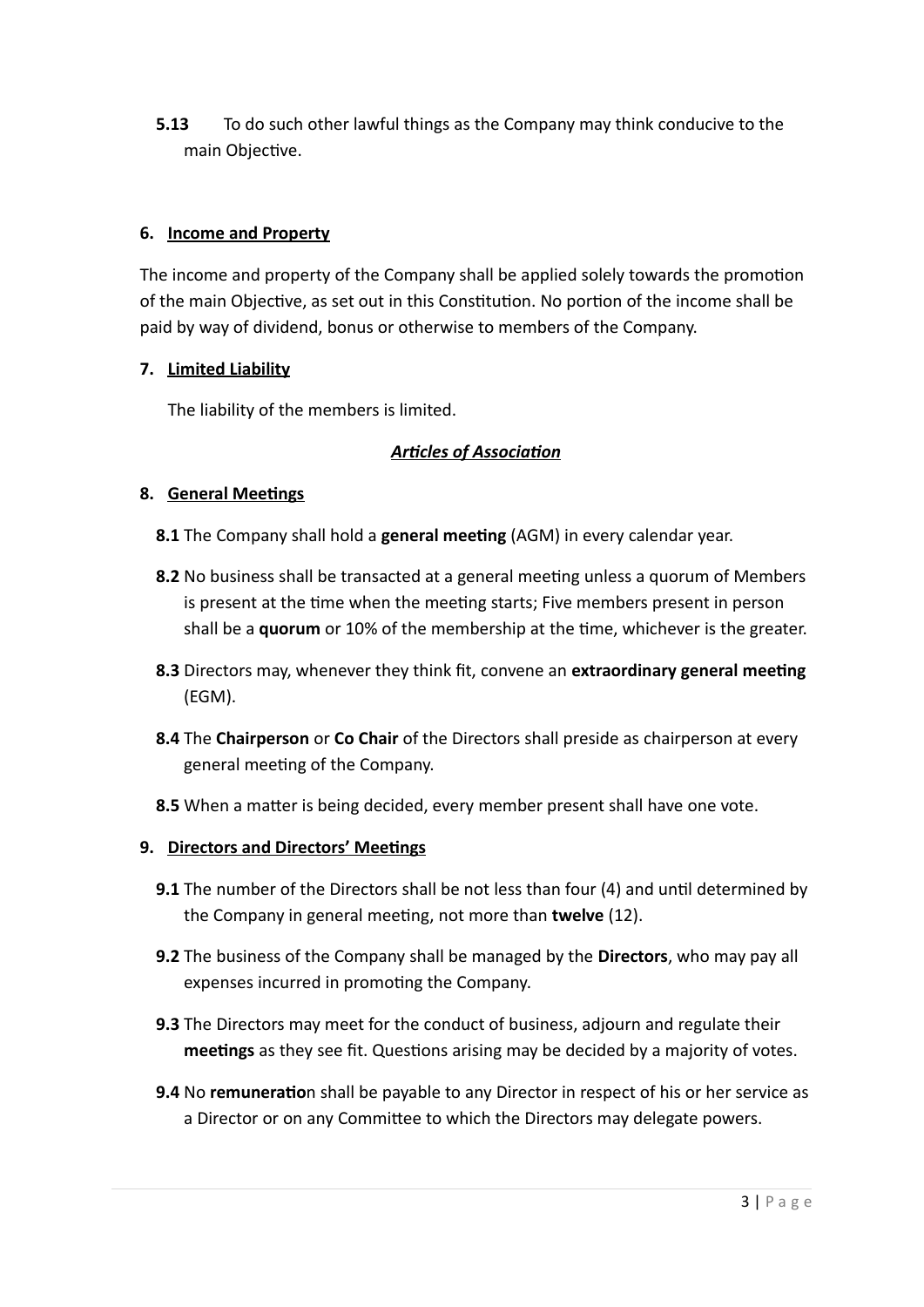- **9.5** The Directors shall be entitled from time to time to determine any **Annual Subscription** to be payable by any Member of the Company.
- **9.6** The Directors may delegate any of their powers to such persons as they think fit, including to **Committees** or working groups; any such Committee shall conform to the regulations as set out in the Constitution and as may be set out by the Directors.
- **9.7** The Company will arrange for **minutes** to be kept of all resolutions and proceedings at meetings of the Company, including the names of the Directors and of those present at the meeting.

## **10. Accounts**

- **10.1** The Directors shall ensure that adequate **accounting records** are kept, in accordance with Section 282 (1) of the Act.
- **10.2** The Directors shall arrange for the financial statements of the Company to be prepared and laid before the Annual General meeting of the Company.

### **11. Members**

The members of the Company shall be the

- subscribers to the Memorandum of Association (below),
- Such persons as are appointed **Directors** of the Company and
- any other persons as the Directors shall admit to membership and as shall sign a writen consent to become a member.

### **12. INDEMNITY**

**12.1** Subject to the Act, every Director, Secretary of officer shall be indemnified out of the assets of the Company against any liability incurred by that person in relation to that person's acts, while acting in office.

#### **13. Patron or President**

13.1 The Directors may at their discretion appoint any person to be a Patron or President of the Company and remove any Patron or President, on such terms as they shall think fit.